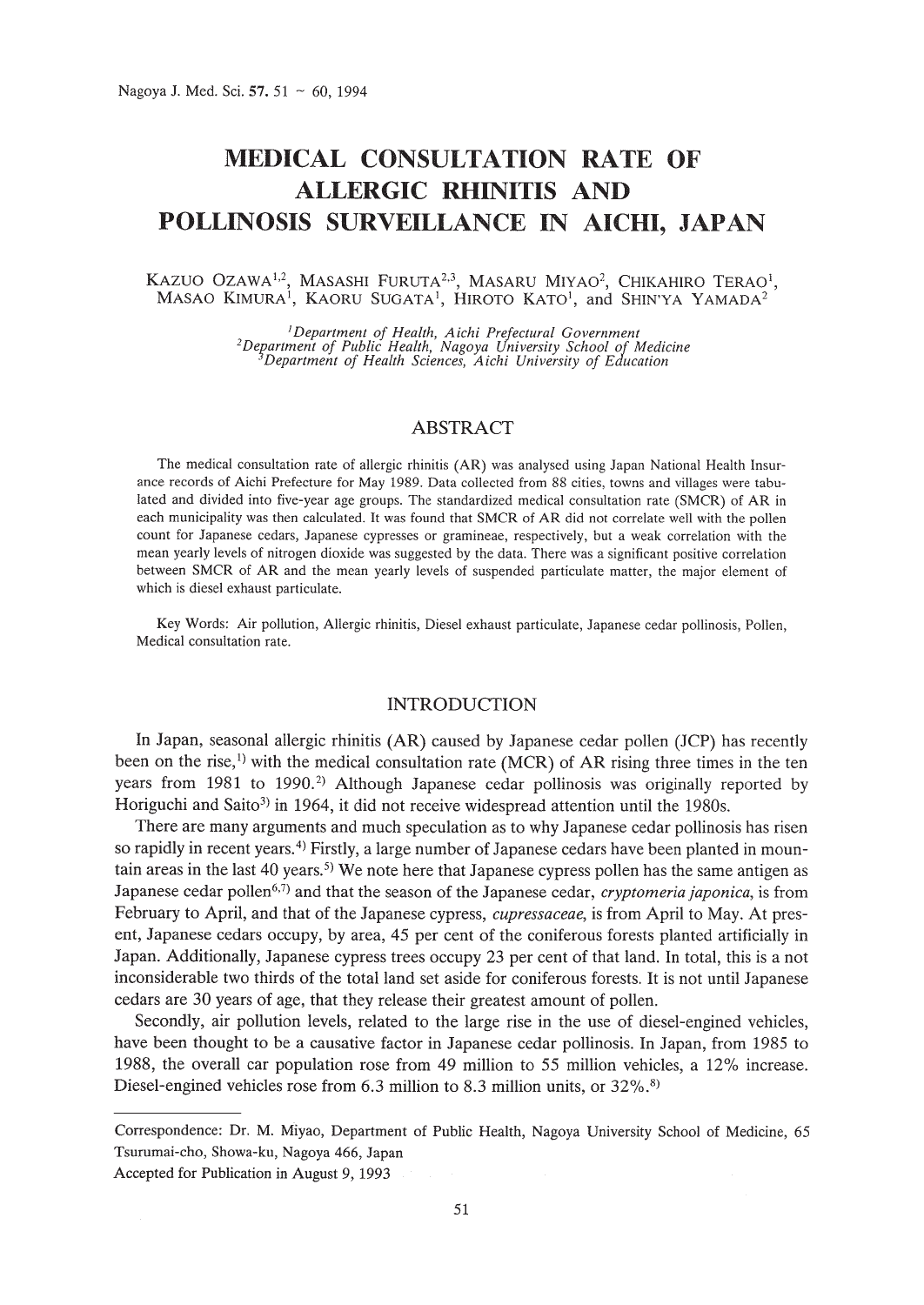Additionally, the level of house dust in homes has increased with the change in type of house structures in Japan.<sup>9)</sup> Traditional wooden quarters have now been replaced with the ubiquitous concrete high-rise, causing house dust to be more easily trapped than before.

Various causative factors of Japanese cedar pollinosis are suspected, but few papers that analyse their overall effects have been written to date. For the present study, data were collected from each city and town in Aichi Prefecture, and the average counts of JCP dispersion, gramineae dispersion and various air pollutant levels, including sulfur dioxide  $(SO<sub>2</sub>)$ , nitrogen dioxide (N02) and suspended particulate matter (SPM) were tabulated. This paper aims to analyze statistically and compare the suspected causative factors of Japanese cedar pollinosis and to try to determine the relative significance of each.

## MATERIALS AND METHODS

Japanese cedar pollinosis surveillance has recently been introduced on a widespread scale. There are several pollinosis surveillance centers, including some in Aichi Prefecture, that measure the seasonal JCP count.<sup>10,11)</sup> Generally, most of the pollinosis surveillance is focused on the trends in causative pollen dispersion, while some are aimed at analyzing the number of patients with allergic rhinitis in otorhinolaryngology clinics or with allergic conjunctivitis, as fixedpoint observations.

The pollen count is recorded for Japanese cedars and cypresses everyday from February 1 until April 30 every year, and for the gramineae pollen counts, from May 1 until October 31. For the purpose of this study, only May's figures for the gramineae were used, while for the Japanese cedars and cypresses, both their total and peak counts were used. The dispersed pollen count was collected from 18 monitoring sites using IS Rotary Pollen Traps, $12$ ) which were all well distributed within Aichi Prefecture (Fig. 1.). It should be noted that the IS Rotary Pollen Trap collects approximately five times as much pollen as the Durham's Pollen Trap, which is the more widely used.



Fig. 1. Observation sites of atmospheric pollen count using the *IS Rotary Pollen Trap*<sup>\*</sup> in Aichi Prefecture.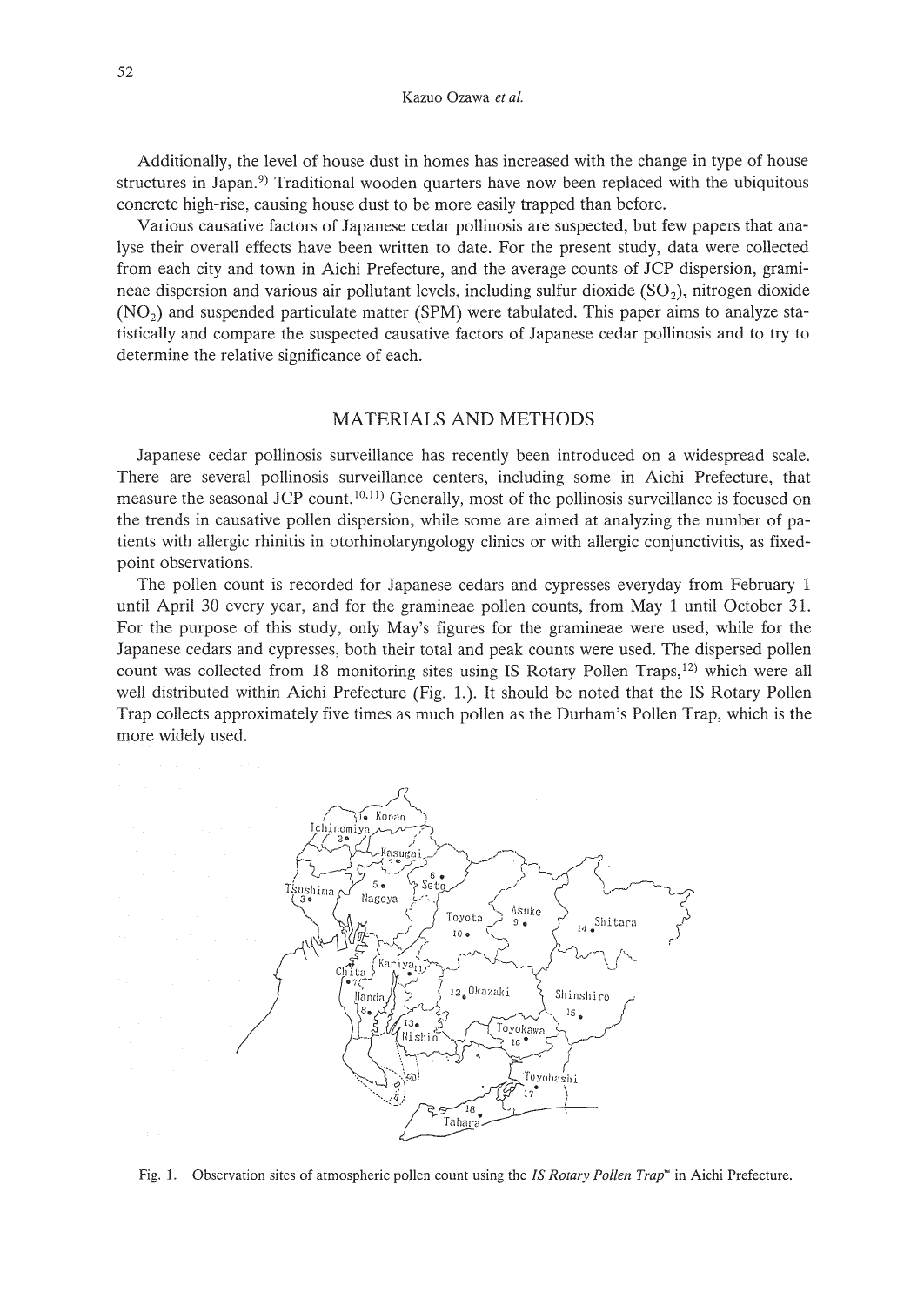The MCR of AR for 88 municipalities, towns and cities in Aichi Prefecture was analyzed using Japan National Health Insurance records for May 1989, and these records were classified for each municipality into five-year age groups. Since the National Health Insurance scheme has the self-employed (e.g., farmers) and their families as its largest insurants, there may be some slight deviations in occupations and age distributions from municipality to municipality, with rural districts differing from city areas.

However, National Health Insurance is the only system that classifies its data into the 88 municipalities used for this study. Gender differences have not been found to have discernible effects on the MCR of  $AR$ ,<sup>13)</sup> and the present data were not tabulated according to gender. It should be noted that the records are kept only for the diagnosis, prescription and subsequent treatment of the primary illness diagnosed and treated.

The Japanese Environment Agency collects data from more than 50 municipalities in Aichi<sup>14)</sup> and of those, 51 municipalities record  $SO_2$  measurements and 50 record both  $NO_2$  and SPM. For the present study, the level of pollutants from April 1988 to March 1989 were tabulated and a yearly average was determined. For municipalities that recorded more than one measurement of a certain pollutant in their area, an average value was calculated and used as representative of that municipality. Among the 88 municipalities, over 50 measure levels of air pollutants, 18 measure pollen counts and 15 measure both.

Rate<sub>r</sub> was defined as the number of AR sufferers divided by the total number of *records* of any ailment. In this study, rate, is favoured over rate, (number of AR sufferers divided by the total number of *insurants)* in the assessment of AR due to a variety of reasons. Access to clinics determines the number of claims that are made, and in rural areas, this access may be difficult, clinics may be too far away or people are reluctant to seek medical attention for what they consider to be only minor ailments. By considering records of disorders only, rate, may be deemed a more suitable parameter.

Using the rate, of  $AR$ , the standardized medical consultation rate,  $(SMCR)$  was computed and adjusted for age distribution by indirect methods (SMCR: all of Aichi =  $1.0$ ). Firstly, the rate<sub>r</sub> of AR for each of the five-year age groups was determined for all of Aichi prefecture. Next, for each city, the expected number of patients was calculated by multiplying the total number of patients by the rate, for all of Aichi, for each age group. The individual age groups' figures were then totaled and the resulting figure was the expected number of records of AR in each city. The number of observed records was divided by the expected number of records to determine the SMCR of AR for each city. Using this figure and the major suspected causative factors, a correlation coefficient matrix was calculated and used as the basis for the present study.

# RESULTS

Table 1 shows the  $MCR_i$  of AR outpatients by age groups tabulated from National Health Insurance records in May 1989. From this table, it can be seen that the MCR<sup>i</sup> of AR is 0.746% of the insured population of all of Aichi Prefecture. There are two recognizable peaks, one in the age groups from 5 to 14 years and the other in the 30 to 39 years age groups. We note too, that rater displays similar trends.

Table 2 shows the total Japanese cedar and cypress pollen counts and the gramineae pollen count in 1989 and the SMCR of AR from the 18 pollen monitoring sites, divided into four districts. For Japanese cedars and cypresses, the minimum pollen count was recorded in East Owari, and the maximum in East Mikawa. The gramineae pollen count recorded a minimum in East Mikawa and a maximum in East Owari. The calculated SMCR had a minimum in West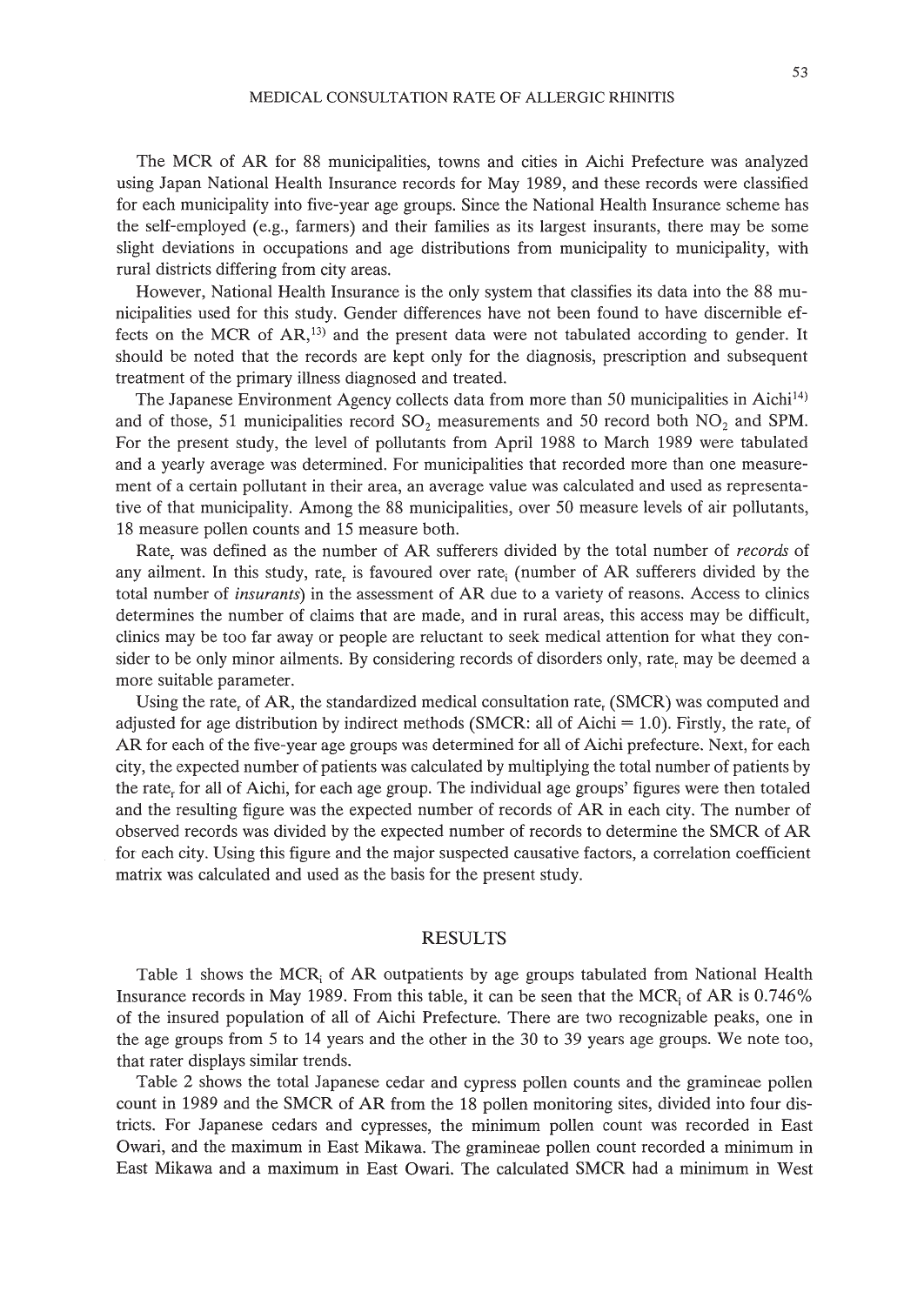Kazue Ozawa *et al.*

Owari and a maximum in West Mikawa. West Mikawa recorded the highest SMCR of AR, 1.2819%, while West Owari recorded 0.9104%.

Table 3 shows the five highest pollution levels for centers that recorded such levels. The mean level of SO<sub>2</sub> (in 51 recording municipalities) was 0.008 ppm, the minimum being 0.004 ppm and the maximum,  $0.014$  ppm. The mean value of  $NO<sub>2</sub>$  in the prefecture (50 municipalities) was 0.019 ppm, the minimum, 0.008 ppm and the maximum, 0.031 ppm. The mean value of SPM (50 municipalities) was 0.044 mg/m<sup>3</sup>, the minimum, 0.028 mg/m<sup>3</sup> and the maximum,  $0.061$  mg/m<sup>3</sup>.

From Table 4, the correlation coefficients among the various suspected causative factors can be seen. These include the various pollen counts and the air pollutant levels. There is a highly significant correlation between the seasonal count and the maximum count of the Japanese cedars and cypresses, as expected. Similarly, the pollutants have significant correlations among themselves.

Table 5 shows that all the pollen counts used in this analysis have little discernible correlation with SMCR of AR. However, for the air pollutant NO*z,* an insignificant but possible correlation is suggested. SPM has a significant correlation with SMCR of AR.

Table 1. Medical Consultation (MC) Rates of Allergic Rhinitis Outpatients by Age. (Japan National Health Insurance Data in Aichi Prefecture, May 1989)

| Age       | Number of | Number of  | Total       | MC                    | MC                     |
|-----------|-----------|------------|-------------|-----------------------|------------------------|
|           | allergic  | insured    | number      | for all               | for all                |
|           | rhinitis  | in Aichi   | of patients | insured               | patients               |
|           | patients  | prefecture |             | $(\text{rate}_i: \%)$ | $(\text{rate}_r: \% )$ |
|           | (A)       | (B)        | (C)         | (A/B)                 | (A/C)                  |
| $0 - 4$   | 594       | 69822      | 68239       | 0.851                 | 0.871                  |
| $5 - 9$   | 1882      | 85986      | 62710       | 2.189                 | 3.001                  |
| $10 - 14$ | 2179      | 112103     | 49977       | 1.944                 | 4.360                  |
| $15-19$   | 1113      | 142023     | 39641       | 0.784                 | 2.808                  |
| $20 - 24$ | 470       | 92983      | 28020       | 0.506                 | 1.677                  |
| 25-29     | 541       | 77674      | 30387       | 0.697                 | 1.780                  |
| 30-34     | 770       | 78438      | 30607       | 0.982                 | 2.516                  |
| 35-39     | 1018      | 107329     | 40691       | 0.949                 | 2.502                  |
| 40-44     | 1160      | 137635     | 53745       | 0.843                 | 2.158                  |
| 45-49     | 931       | 139186     | 61695       | 0.669                 | 1.509                  |
| 50-54     | 676       | 126735     | 68523       | 0.533                 | 0.987                  |
| 55-59     | 639       | 137204     | 92732       | 0.466                 | 0.689                  |
| 60-64     | 775       | 173069     | 141118      | 0.448                 | 0.549                  |
| 65-69     | 519       | 143726     | 142361      | 0.361                 | 0.365                  |
| 70-74     | 382       | 102072     | 130488      | 0.374                 | 0.293                  |
| 75-79     | 213       | 79812      | 99917       | 0.267                 | 0.213                  |
| 80-       | 95        | 65436      | 74330       | 0.145                 | 0.128                  |
| Total     | 13957     | 1871233    | 1215181     | 0.746                 | 1.149                  |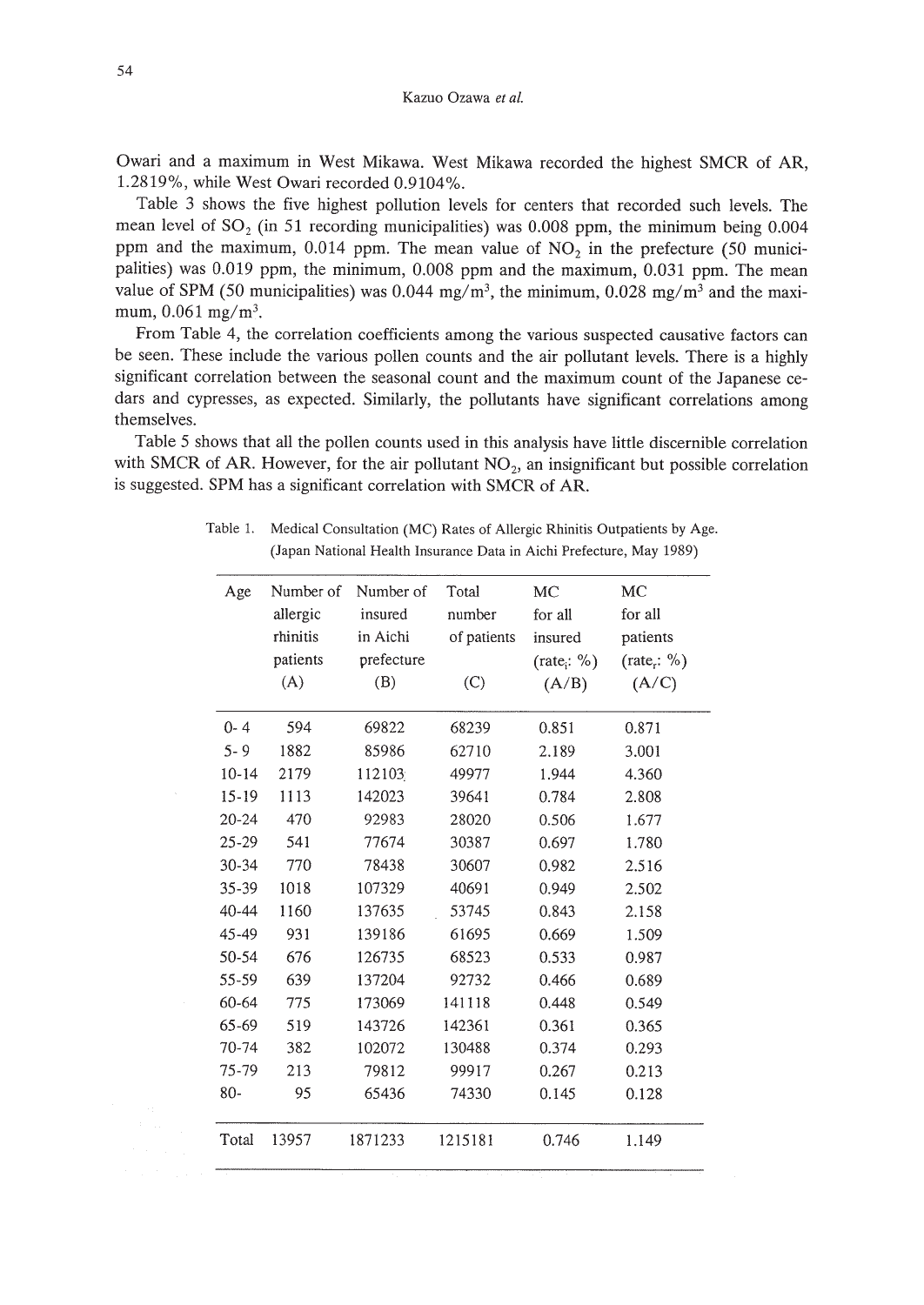| Area                | Japanese cedar and        | Gramineae                 |                | <b>SMCR</b> |  |
|---------------------|---------------------------|---------------------------|----------------|-------------|--|
|                     | Japanese cypress:         | pollen                    |                | of allergic |  |
| Municipality        | Total pollen              | count                     |                | rhinitis    |  |
|                     | count from                | in May, '89               |                |             |  |
|                     | Feb. to Apr., '89         |                           |                |             |  |
|                     | (pollen/cm <sup>2</sup> ) | (pollen/cm <sup>2</sup> ) |                |             |  |
| West-Owari          |                           |                           |                |             |  |
| 1 Konan             | 1015                      | 253                       |                | 0.7857      |  |
| 2 Ichinomiya        | 1815                      | 151                       |                | 0.9781      |  |
| 3 Tsushima          | 703                       | 30                        |                | 0.4389      |  |
|                     | Average 1178              | 145<br>Average            | Average 0.9104 |             |  |
| East-Owari          |                           |                           |                |             |  |
| 4 Kasugai           | 1373                      | 177                       |                | 1.2665      |  |
| 5 Nagoya            | 1179                      | 154                       |                | 0.9789      |  |
| 6 Seto              | 1096                      | 70                        |                | 0.4821      |  |
| 7 Chita             | 889                       | 237                       |                | 0.6253      |  |
| 8 Handa             | 685                       | 250                       |                | 1.3612      |  |
|                     | Average 1044              | Average 178               | Average 1.0174 |             |  |
| West-Mikawa         |                           |                           |                |             |  |
| 9 Asuke             | 897                       | 27                        |                | 0.1158      |  |
| 10 Toyota           | 1926                      | 143                       |                | 0.8865      |  |
| 11 Kariya           | 1432                      | 56                        |                | 1.7522      |  |
| 12 Okazaki          | 901                       | 22                        |                | 1.4537      |  |
| 13 Nishio           | 1325                      | 32                        |                | 0.9451      |  |
|                     | Average 1296              | 56<br>Average             | Average 1.2819 |             |  |
| East-Mikawa         |                           |                           |                |             |  |
| 14 Shitara          | $^\circ3075$              | 43                        |                | 0.5700      |  |
| 15 Shinshiro        | 4356                      |                           | 31             |             |  |
| 16 Toyokawa<br>1727 |                           | 102                       |                | 0.8427      |  |
| 17 Toyohashi        | 2623                      | 25                        |                | 1.1602      |  |
| 18 Tahara           | 1389                      | 45                        |                | 0.7218      |  |
|                     | Average 2634              | Average 49 Average 1.0632 |                |             |  |

# Table 2. Medical Consultation Rate<sub>r</sub> of Allergic Rhinitis (Standardized Medical Consultation Rate<sub>r</sub>: SMCR) with Dispersed Pollen in Aichi Prefecture (1989)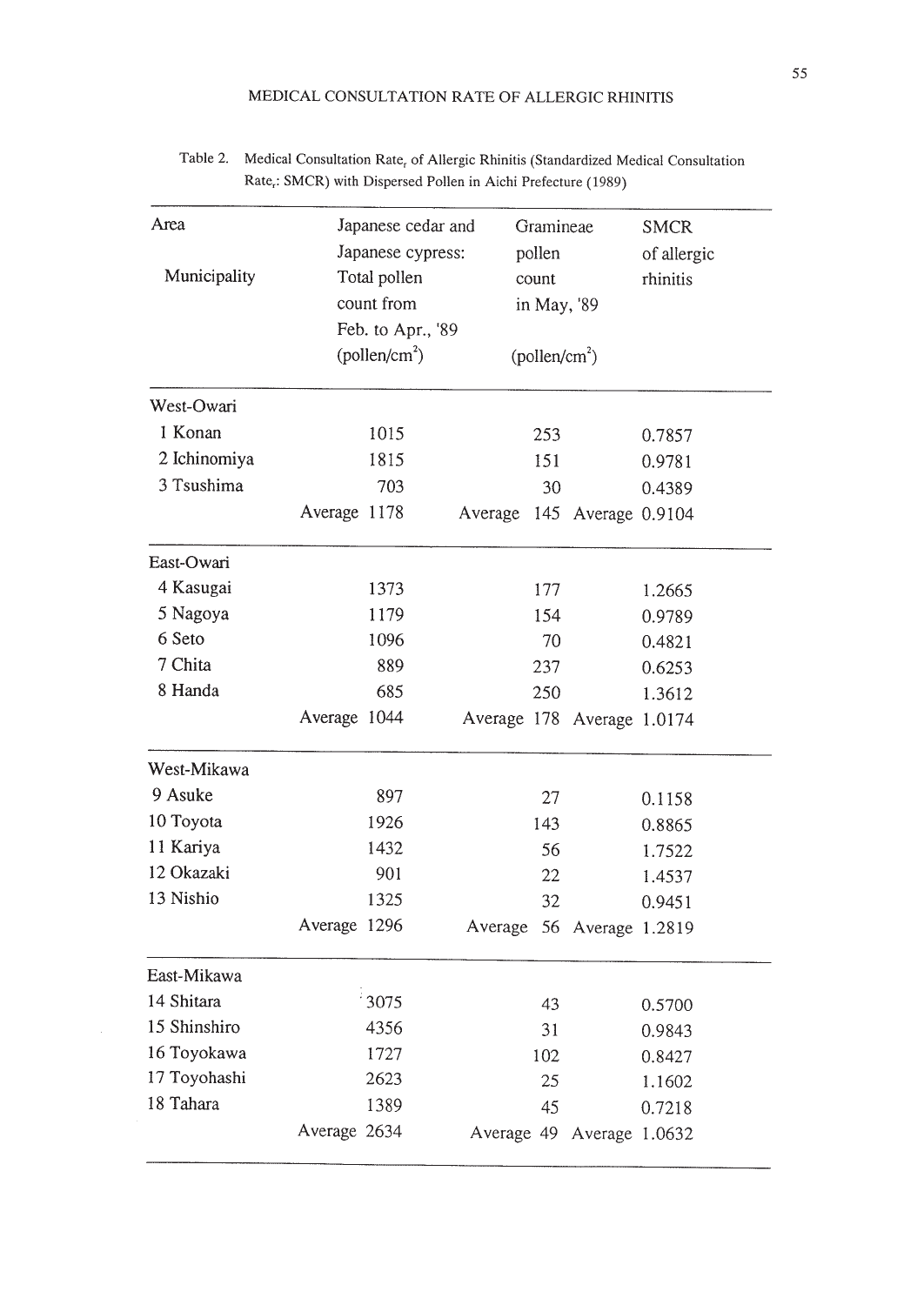Table 3. Highest Levels of Air Pollution in the Cities and Towns of Aichi Prefecture (April, 1988-March, 1989)

# Sulfur dioxide (S02)

mean value of the year  $= 0.008$  ppm (n=51)

(min. 0.004 ppm - max. 0.014 ppm)

|            | 1. Ichinomiya (West-Owari) | $0.014$ ppm |
|------------|----------------------------|-------------|
| 2. Bisai   | (West-Owari)               | $0.013$ ppm |
| 3. Inazawa | (West-Owari)               | $0.012$ ppm |
| 4. Tokai   | (East-Owari)               | $0.010$ ppm |
| 5. Okazaki | (West-Mikawa)              | $0.010$ ppm |

Nitrogen dioxide (N02)

mean value of the year =  $0.019$  ppm (n=50)

÷

(min. 0.008 ppm - max. 0.031 ppm)

| 1. Komaki  | (West-Owari)  | $0.031$ ppm |
|------------|---------------|-------------|
| 2. Inazawa | (West-Owari)  | $0.026$ ppm |
| 3. Obu     | (West-Mikawa) | $0.025$ ppm |
| 4. Iwakura | (West-Owari)  | $0.024$ ppm |
| 5. Chiryu  | (West-Mikawa) | $0.024$ ppm |

Suspended particulate matter (SPM) mean value of the year =  $0.044$  mg/m<sup>3</sup> (n=50) (min.  $0.028 \text{ mg/m}^3$  - max.  $0.061 \text{ mg/m}^3$ ) 1. Obu (West-Mikawa) 0.061 *mgjm3* 2. Inazawa (West-Owari)  $0.059 \text{ mg/m}^3$ 3. Higashiura (East-Owari) 0.058 mg/m<sup>3</sup> 4. Chiryu (West-Mikawa) 0.055 mg/m<sup>3</sup> 5. Takahana (West-Mikawa) 0.054 mg/m<sup>3</sup>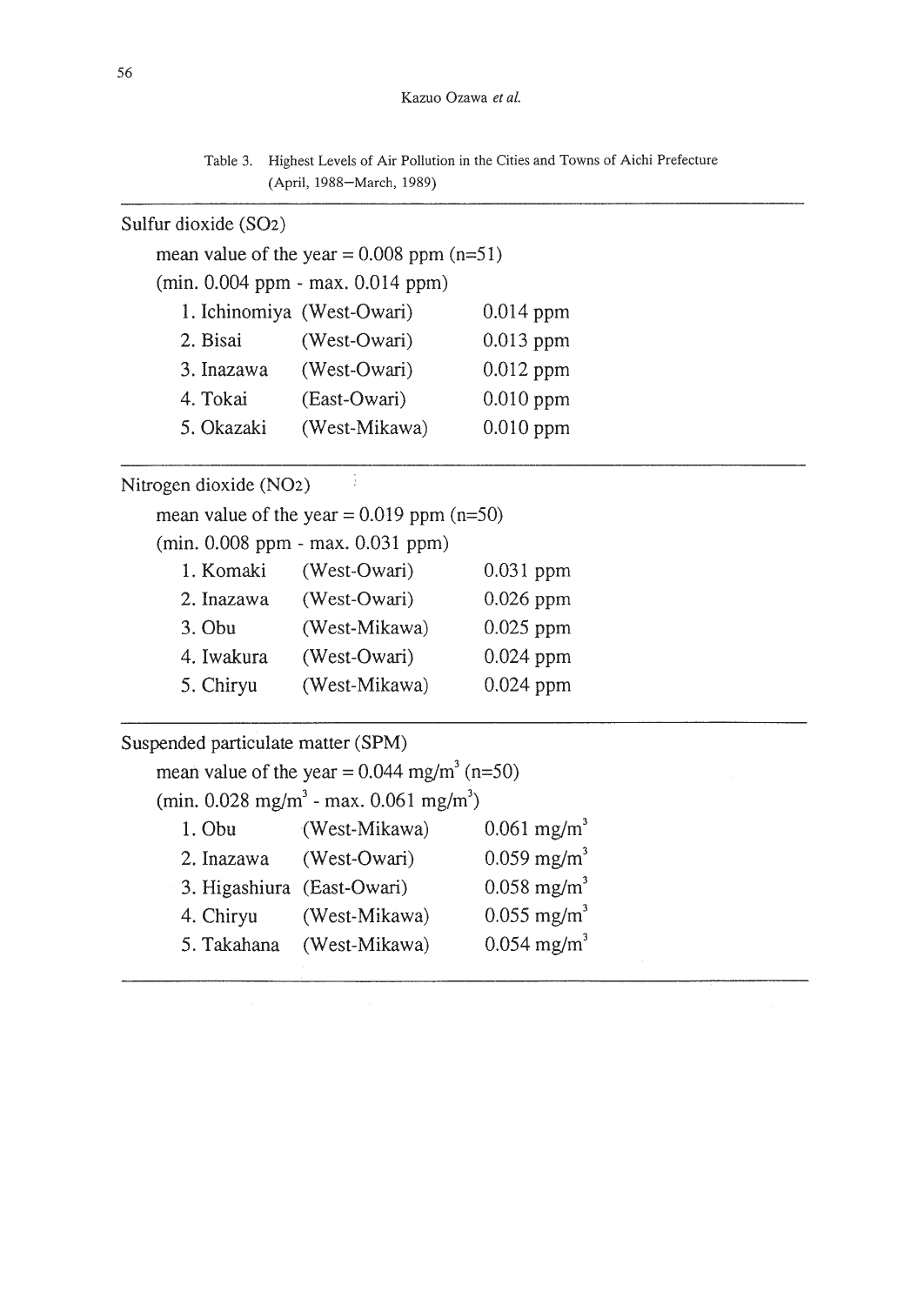|                                                            | Factor Jap. Cedar              | Jap. Cedar                                                                                                                                                                                               | Gramineae               | Mean            | Mean               | Mean                      |
|------------------------------------------------------------|--------------------------------|----------------------------------------------------------------------------------------------------------------------------------------------------------------------------------------------------------|-------------------------|-----------------|--------------------|---------------------------|
|                                                            | & Jap.                         | & Jap.                                                                                                                                                                                                   | pollen                  | Sulfur          | Nitrogen           | Suspended                 |
|                                                            | Cypress                        | Cypress                                                                                                                                                                                                  | count                   | dioxide:        | dioxide:           | particulate               |
|                                                            | seasonal                       | pollen                                                                                                                                                                                                   | in May                  | SO <sub>2</sub> | NO <sub>2</sub>    | matter:                   |
|                                                            | pollen                         | count/                                                                                                                                                                                                   | (No./cm <sup>2</sup> )  | (ppm) for       | (ppm) for          | <b>SPM</b>                |
|                                                            | count                          | maximum                                                                                                                                                                                                  |                         | 4/88-3/89       | 4/88-3/89          | $(mg/m3)$ for             |
|                                                            | $(No./cm^2)$                   | day                                                                                                                                                                                                      |                         |                 |                    | 4/88-3/89                 |
|                                                            | (A)                            | (B)                                                                                                                                                                                                      | (C)                     | (D)             | (E)                | (F)                       |
| (B)                                                        | $0.925**$                      |                                                                                                                                                                                                          |                         |                 |                    |                           |
| (C)                                                        | $-0.350$                       | $-0.221$                                                                                                                                                                                                 |                         |                 |                    |                           |
| (D)                                                        | $-0.155$                       | 0.043                                                                                                                                                                                                    | 0.084                   |                 |                    |                           |
| (E)                                                        | 0.089                          | 0.212                                                                                                                                                                                                    | $-0.037$                | $0.513**$       |                    |                           |
| (F)                                                        | $-0.237$                       | 0.091                                                                                                                                                                                                    | 0.196                   | $0.438**$       | $0.557**$          |                           |
|                                                            | *: $p < 0.05$ , **: $p < 0.01$ |                                                                                                                                                                                                          |                         |                 |                    |                           |
|                                                            | Table 5.                       | The Correlation Coefficients Between Standardized Medical Consultation Rate,<br>(SMCR) of Allergic Rhinitis and Various Factors<br>(Japan National Health Insurance Data in Aichi prefecture, May, 1989) |                         |                 |                    |                           |
| Factor                                                     |                                |                                                                                                                                                                                                          | Correlation coefficient |                 |                    |                           |
|                                                            |                                |                                                                                                                                                                                                          |                         |                 | between factor and |                           |
|                                                            |                                |                                                                                                                                                                                                          |                         |                 |                    | SMCR of allergic rhinitis |
|                                                            |                                | Jap. Cedar & Jap. Cypress pollen count (2/89-4/89)                                                                                                                                                       |                         |                 | $0.065$ (n=18)     | <b>NS</b>                 |
| Jap. Cedar & Jap. Cypress pollen count max/day (2/89-4/89) |                                |                                                                                                                                                                                                          |                         | $-0.041$ (n=18) | <b>NS</b>          |                           |
| Jap. Cedar & Jap. Cypress pollen count/month (4/89)        |                                |                                                                                                                                                                                                          |                         | $-0.154$ (n=18) | <b>NS</b>          |                           |
| Gramineae pollen count/month (5/89)                        |                                |                                                                                                                                                                                                          |                         | $0.126$ (n=18)  | <b>NS</b>          |                           |
| Mean sulfur dioxide (ppm) (4/88-3/89)                      |                                |                                                                                                                                                                                                          |                         | $0.031$ (n=51)  | <b>NS</b>          |                           |
| Mean nitrogen dioxide (ppm) (4/88-3/89)                    |                                |                                                                                                                                                                                                          |                         | $0.249$ (n=50)  | <b>NS</b>          |                           |
| Mean suspended particulate matter (4/88-3/89)              |                                |                                                                                                                                                                                                          |                         |                 | $0.390$ (n=50)     | **                        |

Table 4. Correlation Coefficient Matrix of Suspected Causative Factors for Allergic Rhinitis

\*\*: p < 0.01, NS: not significant

## DISCUSSION

Pollinosis patient surveillance was monitored by the Aichi Prefectural Government from 18 otorhinolaryngologist surveillance sites. These sites coincide with those of the pollen monitoring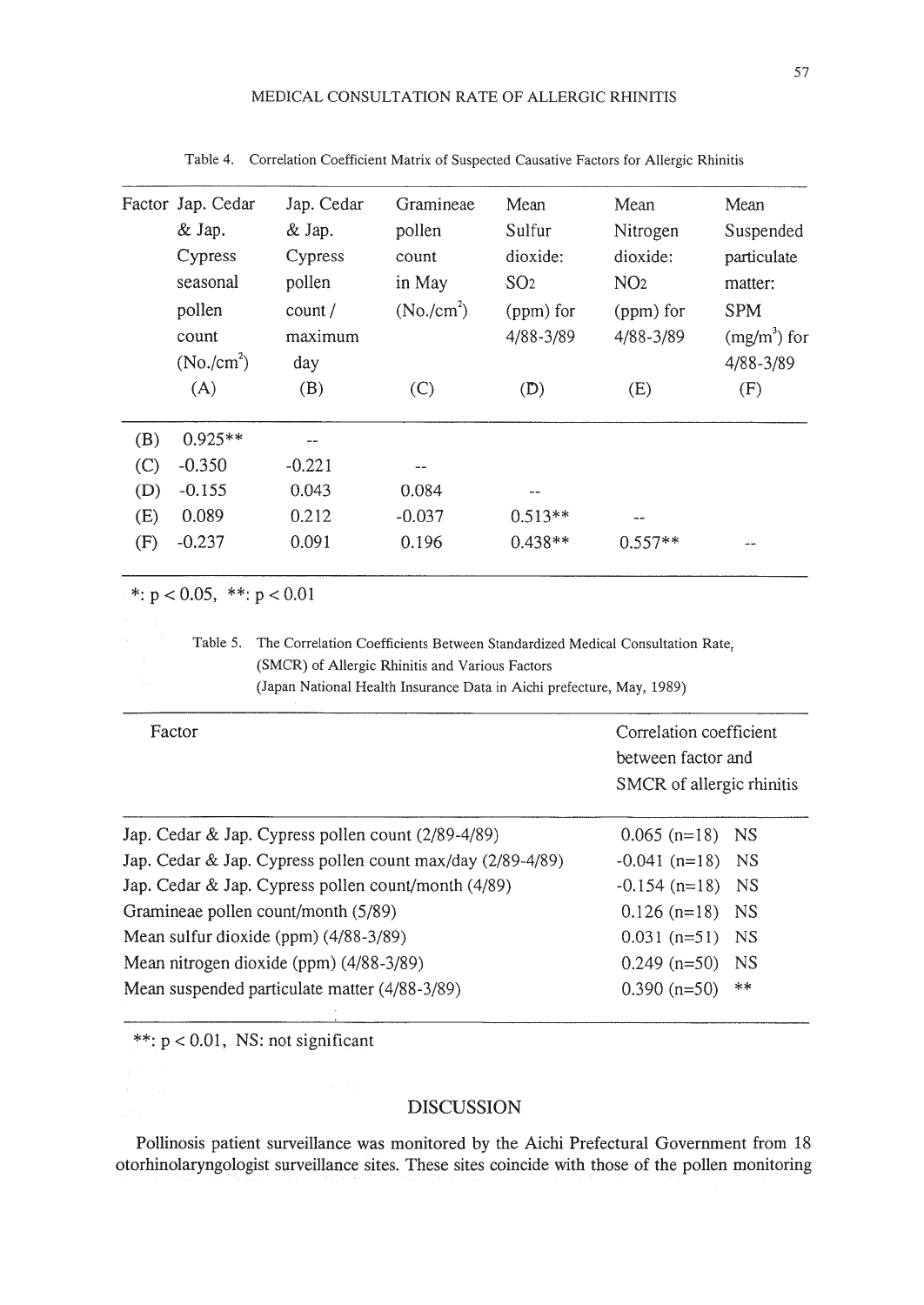sites and they report similarities between the level of Japanese cedar and Japanese cypress pollen dispersion, and the number of AR patients. The correlation of AR and pollen dispersion is very high in all municipalities when several consecutive months are analysed and this has been shown by many studies.4,5,15,16) **In** this present study, we have used a cross-sectional method with many sample locations and we have found little correlation between AR and pollen dispersion in those cities.

**In** the area of air pollution studies, National Health Insurance records have been used by the Japanese Environment Agency in Japan, $17$  but there are various arguments concerning their reliability and comparability. These records are compiled from clinics, and hence only patients that visit clinics will have their ailments recorded, Le., there are accessibility problems. **In** this study, rater is a relatively unbiased parameter because it utilized not the entire population of insurants, but only those records of patients. Consequently, the factor of accessibility may be ruled out. One may also claim that if the patient goes to two clinics, there will be two records. AR is not by any means a serious disease and as such, its sufferers rarely go and seek medical attention; therefore, the rate of visits is extremely low. It is estimated that approximately 10% of the adult population suffers from pollinosis, $18$ ) and from our results, it was found that the MCR<sub>i</sub> was only 0.746%. This figure indicates that however annoying the ailment is, its sufferers rarely go to the doctor, and perhaps even more rarely, to two different clinics. **In** the statistics of the National Health Insurance Annual Report, there are 99 clinical entities, of which AR is listed as the fifty-third. As doctors often diagnose diseases that vary from these classifications, one might suggest that AR is not listed as often as it should be (under-diagnoses). However, AR as a disease is easy to classify, and as such, varying diagnosis like nasal allergy, allergic nose and pollinosis are often correctly grouped together under the one heading of AR by the statistical staff of the National Health Insurance Organization. On the other hand, doctors might record "AR" when they prescribe anti-allergy drugs or laboratory testing for allergies for patients suspected of having similar but different allergic symptoms regardless of the actual disease (over-diagnoses). We did not confirm whether doctors performed the patch test or IgE RAST to diagnose AR. These are confounding factors when National Health Insurance records are used, with the former being of minor significance and the latter being more prominent, in the case of AR.

The month chosen for analysis of SMCR was May, but by this time, Japanese cedar and cypress pollen dispersion may have almost ceased. **In** choosing the month of May, the results may therefore not reflect the trends. However, both the Tokyo and Aichi Government Offices report that the peak MCR was in late March with the minimum rate being recorded around November.<sup>10,11</sup>) In May, this rate was still maintained at the considerably high levels set in March and April and, hence, these data can still be considered as valid. Also, we should be aware that if the month analysed is not in the off-season, the above-mentioned confounding factors using National Health Insurance records will not be significant.

There are two possibilities as to why SMCR of AR had little discernible correlation with Japanese cedar and cypress, and gramineae pollen counts. Firstly, seasonal tendencies dictate that most cases of AR occur when the pollen dispersion is at its peak, i.e., before May. Also, in May there might be considerable numbers of "vasomotor rhinitis" cases. Secondly, if we consider that the majority of the analysed AR patients were suffering from Japanese cedar and cypress pollinosis because of seasonal conditions but there was little correlation with levels of pollen, then there must be other causative factors which contribute to the onset of pollinosis. To confirm these possibilities, accurate diagnoses of AR or pollinosis using the appropriate tests are required in further studies.

The relation between air pollutants and AR has been documented in epidemiological circles, albeit with fewer samples and hence less statistical analysis. Ishizaki et al.<sup>13</sup> reported on vehicle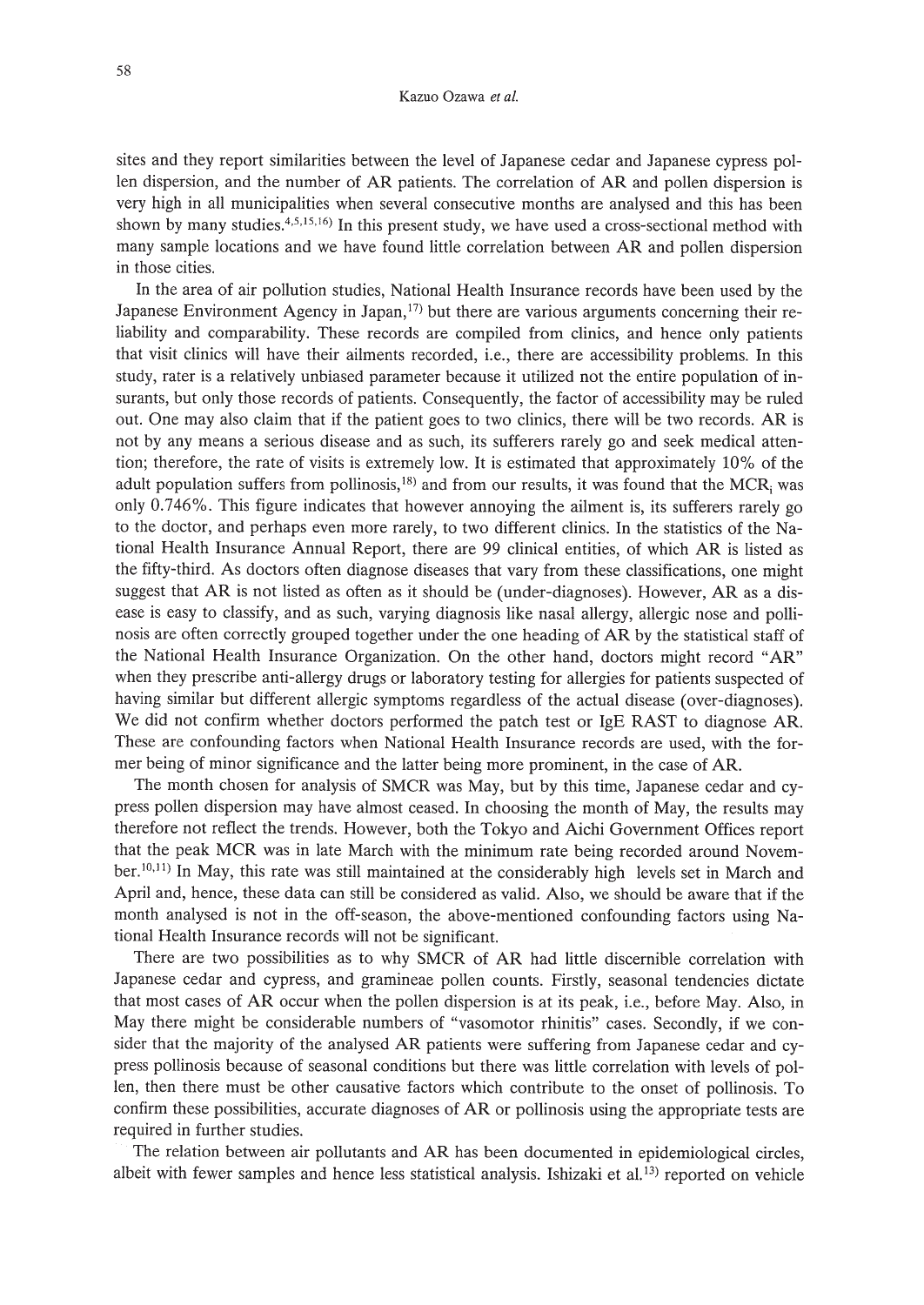#### MEDICAL CONSULTATION RATE OF ALLERGIC RHINITIS

pollution accelerating the instances of AR while Saito<sup>5</sup> compared the incidence of Japanese cedar pollinosis between high pollen dispersion areas and high pollution areas. He found that low JCP count areas with high pollution had a higher instance of pollinosis than low pollution areas with a high pollen count. Suzuki<sup>19</sup> also reported that Tokorozawa, where there were higher levels of air pollution and a lower pollen count, had a higher prevalence of pollinosis than that of Yorii city, which had a high level of pollen dispersion but low pollution. In our study, the SMCR for East Mikawa, which had the highest level, by far, of Japanese cedar and cypress pollen count, was lower than that for West Mikawa, which recorded a much smaller figure for the pollen count.

In this paper, the link between the SMCR of AR and air pollutants has also been analysed and a significant correlation between the SMCR of AR and SPM was found. Suzuki<sup>20</sup>) reported that the major element of SPM is diesel exhaust particulate (DEP) while Muranaka et al.<sup>21</sup>) and Takafuji et al.<sup>22</sup>) demonstrated the adjuvant activity of DEP for the production of IgE antibodies of JCP in mice. An increase in the likelihood of suffering pollinosis may stem from Japanese cedar pollen bound to DEP increasing production of antibodies against pollen.

### **CONCLUSION**

This study simultaneously included all the major causative factors that may be associated with AR. Using a follow-up approach, when consecutive months were analysed, there existed a reasonable relationship between the incidence of AR and the JCP count. In our cross-sectional study, however, there was found to be a negligible dose-response relationship for JCP and AR. Of more importance, it was found that SPM levels had a significant correlation with the SMCR of AR. AR is induced by JCP, but the results suggest that pollen alone cannot account for this large increase in the MCR of AR. The element of pollution must not be discounted, especially SPM, and further study is necessary to investigate the true mechanisms behind this problem.

#### ACKNOWLEDGEMENTS

The authors wish to thank Prof. Noriyuki Yanagida, Department of Otorhinolaryngology, Nagoya University, for his valuable suggestions. Thanks are also due to the All Japan Federation of National Health Insurance Organizations and the Aichi Federation of National Health Insurance Organizations for their generous support, and to Mr. Pern Teo and Ms. Naoko Kusada for their kind assistance.

#### REFERENCES

- 1) Shimizu, *S.:* The increase in nasal allergy and the causative factors. *Oto-rhino-Iaryngol- Tokyo,* Supp., 4, 21-24 (1980 in Japanese).
- . 2) Ministry of Health and Welfare.: *1981-1990 Annual Report on National Health Insurance Affairs* (1982-1991 in Japanese) All Japan Federation of National Health Insurance Organizations, Tokyo.
- 3) Horiguchi, S. and Saito, Y: Japanese cedar pollinosis in Nikko, Japan. *Arerugi,* 13, 16-18 (1964 in Japanese).
- 4) Wuthrich, 8.: Epidemiology of the allergic diseases: Are they really on the increase? *Int. Arch. Allergy 1mmunol.,* 90, 3-10 (1989).
- 5) Saito, Y.: *Prevention and treatment ofpollinosis* (1988 in Japanese).,Yuhikaku, Tokyo.